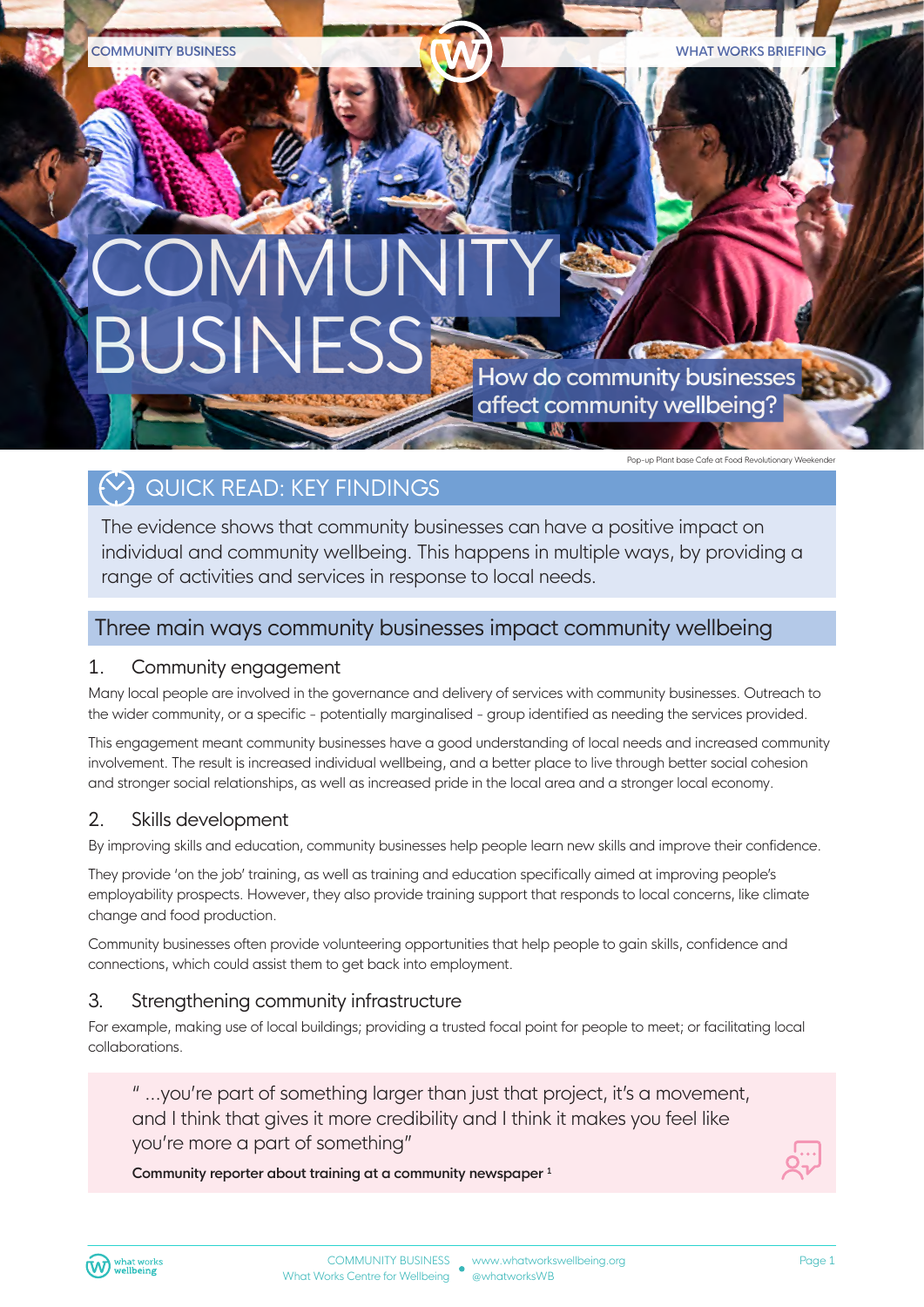## HOW COMMUNITY BUSINESSES ACHIEVE WELLBEING OUTCOMES

- The following model shows the impact community businesses have on community wellbeing. It highlights how those impacts are achieved, and what risks can impact them.
- The themes highlighted in bold represent those mechanisms, influencing factors or outcomes for which there is strong or promising evidence.



# Three areas of potential risk for effective delivery and impact

The review found a number of risks that could stop community businesses from having a positive impact:

- Difficulty recruiting or managing staff and volunteers.
- Lack of experience or skills needed to manage assets, and the financial risks involved in asset transfer.
- Lack of available funding appropriate to the needs of the business; as well as conflicts between the available funds and the original values of the community business.

### **DEFINITIONS**

### Community wellbeing

Community wellbeing 'is the combination of social, economic, environmental, cultural, and political conditions identified by individuals and their communities as essential for them to flourish and fulfil their potential.' From this [2008 study by Wiseman and](https://www.researchgate.net/publication/23169636_Community_Wellbeing_in_an_Unwell_World_Trends_Challenges_and_Possibilities) Brasher (page 358).

### Community businesses

- Are locally rooted.
- Trade for the benefit of the local community.

[Definition from Power to Change.](https://www.powertochange.org.uk/)

- Are accountable to the local community
- Have broad community impact.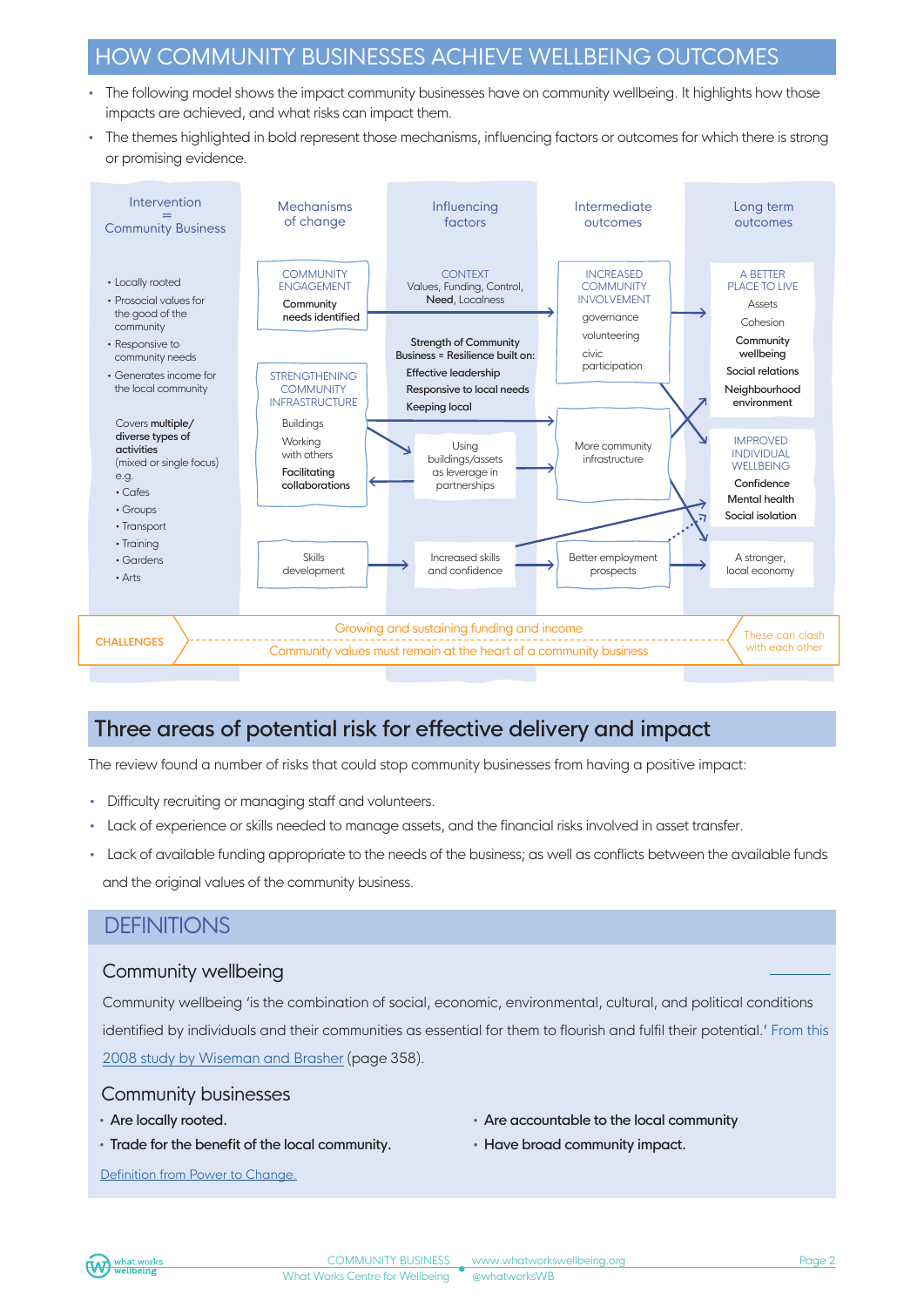### THE BIG IDEA

At the end of 2019, there were 9,000 community businesses in England, with a combined total income of £890m. The sector employs 33,900 paid staff and 205,600 volunteers.

This briefing - and the full review it is based on - looks at the ways community businesses make an impact on the wellbeing of their customers, staff, volunteers, and local communities. It also reveals the existing evidence



on what community businesses can do to improve their impact. The review does not look at outcomes relating to health care services, social care services and use of these services.

Of the 43 studies included, 32 are based here in the UK, making the findings very relevant for practitioners in this country.

# COMMUNITY BUSINESS ACTIVITIES AND FUNDING

- **Activities delivered by community businesses include:** Employment, education and training related activities (16 studies), Health and social care related activities (16 studies), Shops, cafés and pubs (22 studies), Sport and leisure related activities (15 studies), Community hubs (12 studies), Commercial property/space letting (12 studies), Food – catering and producing (9 studies), Housing (7 studies), Craft, industry and production (8 studies), Arts centres (6 studies), Environment and nature (6 studies), Transport (5 studies), Libraries (3 studies), Childcare provision by community organisations (6 studies), Energy (4 studies), Finance (3 studies), Village halls (1 study).
- **Most community businesses report undertaking a number of activities, rather than focusing on just one.**
- **Most community businesses had more than one source of funding.**
- **The sources of funding reported by community businesses include:**



'Number of studies reporting each funding model





**Bristol Ferry Boats** 

COMMUNITY BUSINESS What Works Centre for Wellbeing

www.whatworkswellbeing.org @whatworksWB

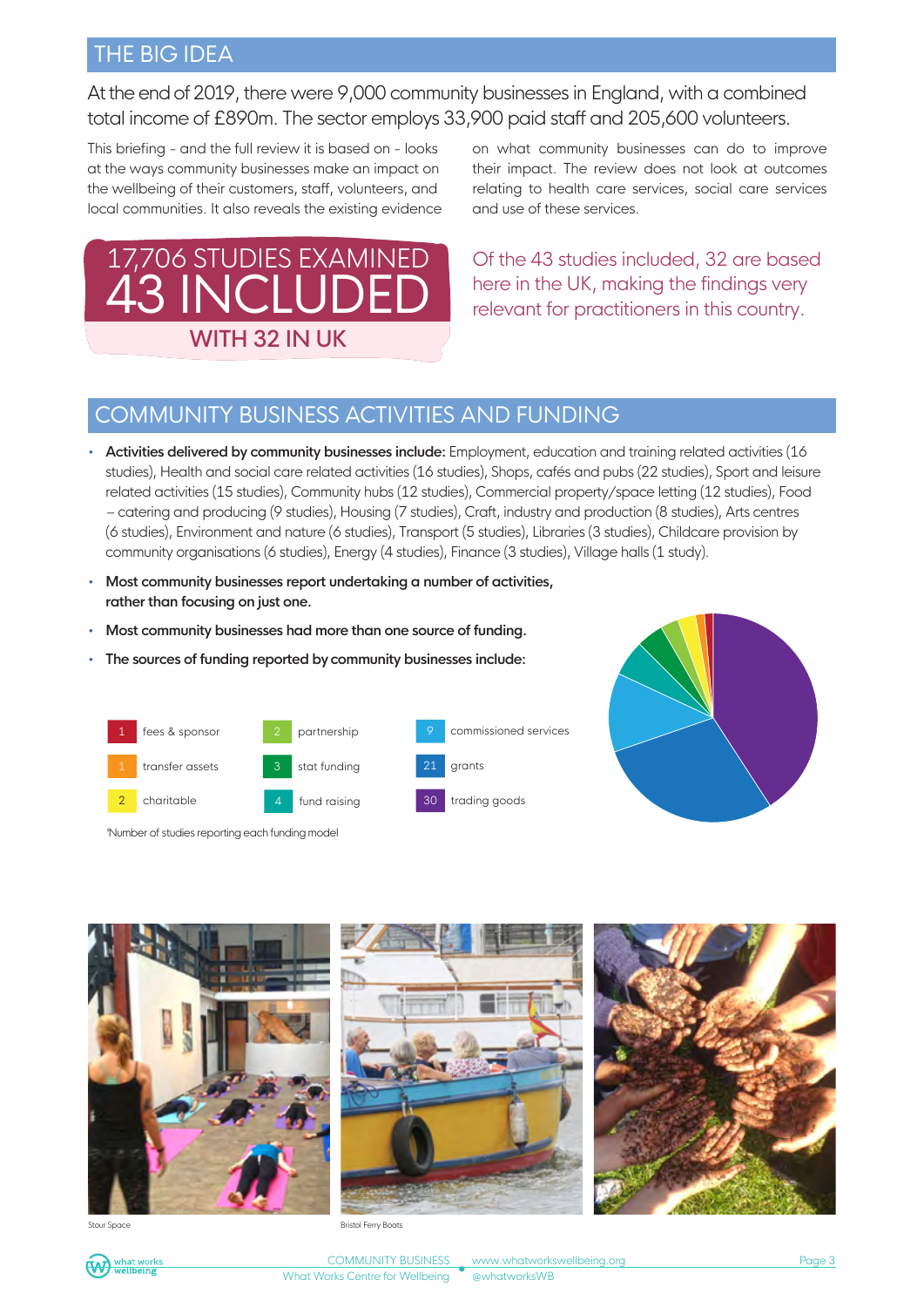## WHAT EVIDENCE DID WE FIND?

### Community wellbeing impacts

 $\overline{\mathsf{G}}$ 

### a a

Local communities reported positive impacts of community businesses' services on community wellbeing, community involvement, neighbourhood environment, and reduced social isolation.

### $\bigcirc$   $\bigcirc$   $\bigcirc$  $\binom{1}{2}$

Local communities were positive about the impact of community businesses' services on social relationships and connections.

# $\bigcirc$   $\bigcirc$

Community businesses have a positive impact on social cohesion, civic participation and individual wellbeing.

# $\bigcirc$   $\bigcirc$

 $\sqrt{d}$ 

Community businesses have a positive impacts on quality of life, health, mental health, employment and volunteering of people in the community.

 $\circledcirc$ 

### Risks that can prevent a positive impact

### (a)(a)  $\circledcirc$

Balancing the need to become financially sustainable and seek diverse sources of funding, with the need to stay true to the original values of the community business.



Risks to funding more generally, asset ownership, recruiting and managing staff and volunteers.

# EVIDENCE KEY

### **STRONG**  $\mathbf{a}$  $\mathbf{a}$

We can be confident that the evidence can be used to inform decisions.

#### **PROMISING** (6) â)

We have moderate confidence. Decision makers may wish to incorporate further information to inform decisions.

### **INITIAL** (a)

We have low confidence. Decision makers may wish to incorporate further information to inform decisions.

**QUANTITATIVE**  $\int_{a}$ **QUALITATIVE**

### WHAT MAKES A STRONG AND RESILIENT COMMUNITY BUSINESS?

Community businesses are very diverse, operate under different models, access a range of funding and support, and offer a huge variety of activities arising and responding to local needs. Because of this diversity, we couldn't identify a set of specific conditions that apply to community businesses in general.

The qualitative analysis does show that the following factors have the most potential to influence resilience of a community business:

- **Effective leadership.** Including the ability to listen to and advocate for local people, but also to act when opinions are divided. One study described 'the need for a [leader] with passionate vision, an entrepreneurial approach, perseverance and long term commitment'.2
- **Size and localness.** One study showed smaller, focused, community transport schemes felt closer to the community than more ambitious, staffed initiatives.<sup>3</sup> Another study in the Highlands highlighted the importance of a shop assistant who could speak to customers in their preferred language.4
- **Understanding local needs and responding to them.** For example, food-growing community business which helped local families in disadvantaged areas eat healthily during the school holidays.<sup>5</sup> Another study identified community shops as particularly responsive to local needs, stating that 'they were frequently described as 'lifelines' by their participants, enabling older residents to stay in the village and to play a more active role in community life at the same time.'<sup>6</sup>

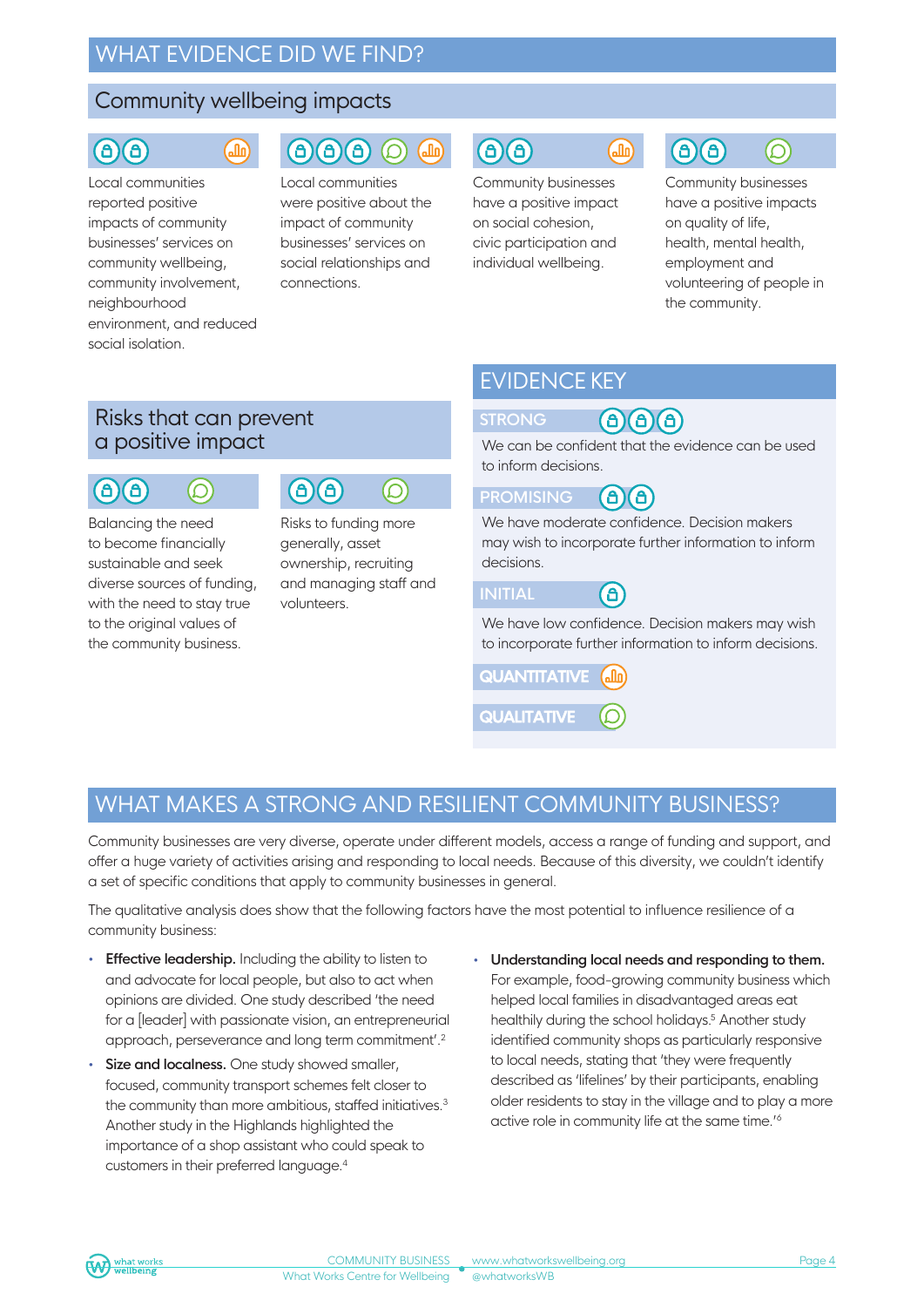# EVIDENCE INTO ACTION

In order to support community businesses in creating wellbeing impacts for their communities:

### Community businesses

If you are an established community business, or are thinking of starting one, ask yourself these questions to see how you can use the evidence to have the biggest impact:

- 1. Are you encouraging local people to get involved and helping them make a meaningful contribution to your business? This could be by becoming volunteers, trustees or partners; or by helping you plan or deliver your activities.
- 2. Do you offer opportunities for people to develop new skills? The evidence shows that this is a key way community businesses make a difference to staff, volunteers, local people and the economy.
- 3. Are you making the most of local assets and relationships? Community businesses can strengthen local infrastructure by considering use of buildings and other valued spaces and by collaborating with other local organisations.
- 4. Are you putting resources into improving how volunteers are recruited, retained and supported, particularly if you are located in an area of deprivation?

### Funders and commissioners

- **Create clear and accessible routes for community businesses to obtain funding**, particularly enterprise development support. This helps groups to trade as part of their business model before they take on an asset or service. For example, providing a start-up grant and paid-for support to help groups to focus on the right aspects of sustainability for the start of their community business journey.
- **Have realistic expectations about the length of time and resources required** for a community business to become sustainable.
- **Increase resources to improve how volunteers are recruited, retained and supported**, particularly in areas of deprivation where finding volunteers can be hard.

### Local Authorities, Voluntary and Community Sector Infrastructure **Organisations**

- Facilitate and support the asset transfer and ownership process and help community businesses consider whether it is feasible for them and, if so, to find the right model.
- Broker connections between community businesses and non-sector volunteers and leaders. This could make a difference by strengthening leadership; improving succession planning; and reducing staff burnout.

# EVIDENCE GAPS AND RECOMMENDATIONS FOR FURTHER RESEARCH

- Better quality evaluations for community businesses, what they do, and what works for whom. These should include some counterfactual comparison where possible (for quantitative study designs), and repeated measurements.
- More research is needed on how skills-building, leadership, and employment practices affect community wellbeing outcomes for community businesses.
- More than half of included studies came from grey literature searchers. This shows the importance of looking to policy and practice for relevant evidence, and going beyond electronic database searches.
- Better reporting of methods in studies. In this review, the methods were not clearly reported in most included studies. This affects the confidence we can place in the findings.
- Studies on community businesses without a physical hub. There is a need for primary research into these types of community businesses, for example those trading solely online.